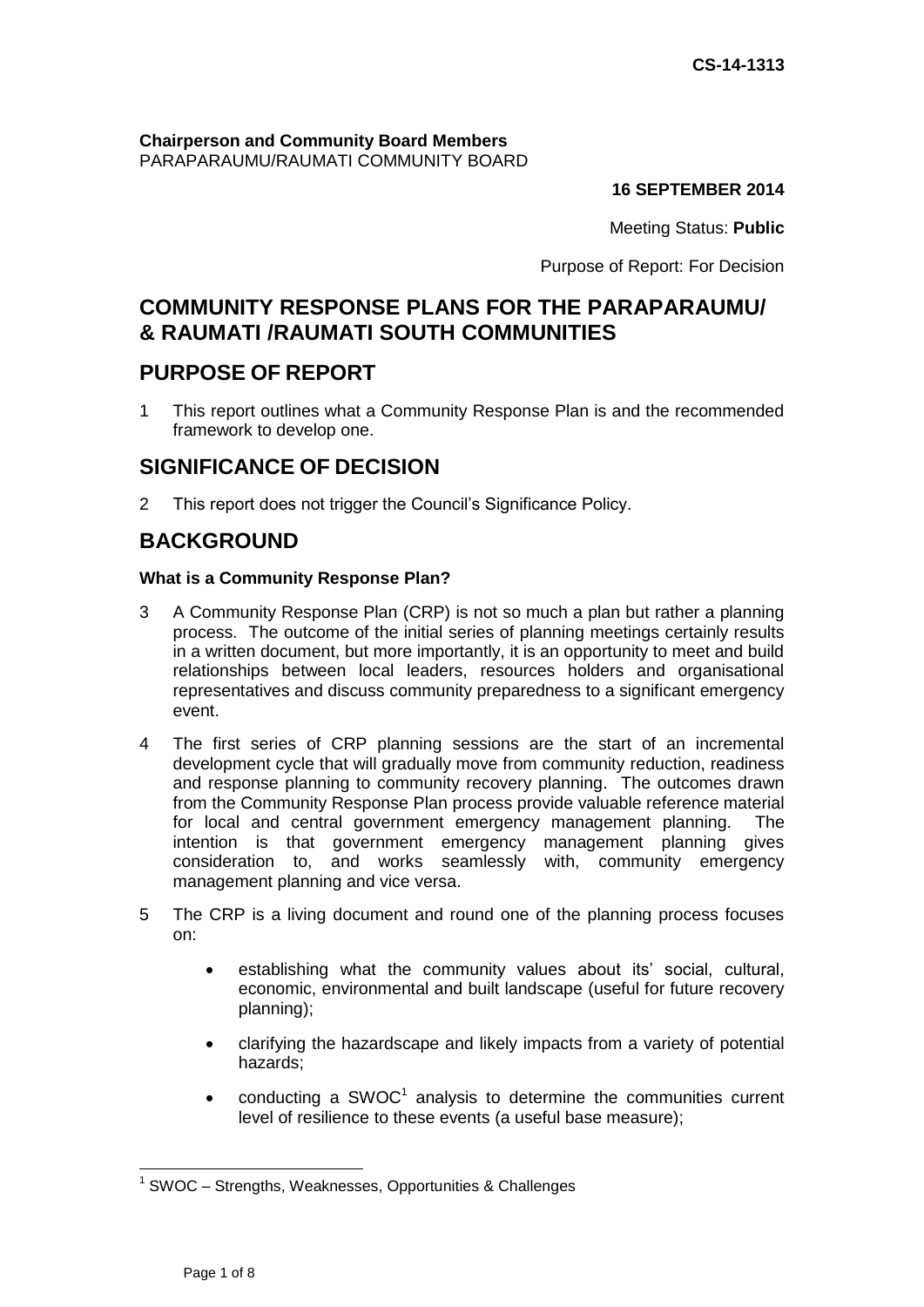- clarifying how local civil defence works, setting realistic expectations and establishing a community response structure through the use of a community activated Civil Defence Centre; and
- identifying and progressing realistic and achievable community projects that build social capital and a higher level of community resilience to a disaster.
- 6 In the initial planning round the CRP is strongly focused on managing the first 72 hour period when the Paraparaumu/Raumati Community could be out of touch with the rest of the region or even the rest of the district following an emergency event. The CRP provides an opportunity for communities like Paraparaumu/Raumati to get better prepared and take some initial independent action to start looking after themselves until outside assistance arrives.
- 7 To be effective, it is essential that CRPs are 'owned' by the community. This means that they must be led and developed by the community, because ultimately it is the community that knows their area best and will implement the CRP in an emergency.
- 8 In a time of crisis members of a community will naturally want to come together to assist one another; a Community Response Plan helps to coordinate and speed up this process. The CRP itself is fairly high level, but is a useful tool to build relationships, manage local resources, and develop an action plan to get better prepared.

# **CONSIDERATIONS**

### **Developing a Community Response Plan**

- 9 To begin the development of a Community Response Plan, key community leaders, resource holders or organisational representatives living or working within the Paraparaumu/Raumati community need to be identified and contacted. These people are known as the CRP Stakeholders. Identifying the right mix of stakeholders is important. Numbers involved in the planning process are limited, so it is important to get a diverse range of people who represent the community. Examples include local elected representatives, local emergency service officials, owners or managers of critical community resources or people who have influence over community based organisations with capacity to help in a disaster.
- 10 Recommended members of the Paraparaumu/Raumati Stakeholder Group could include:
	- representatives from the local community board;
	- local Civil Defence Controller;
	- representative/s of the Paraparaumu/Raumati Civil Defence Volunteers;
	- Neighbourhood Support Coordinator;
	- Community Constable;
	- Paraparaumu Fire Brigade;
	- local iwi representative;
	- owner/operators of local supermarkets and perhaps Coastlands;
	- the principal or deputy principal of the local primary schools or colleges;
	- local church leaders;
	- Civil Defence Centre facility owners;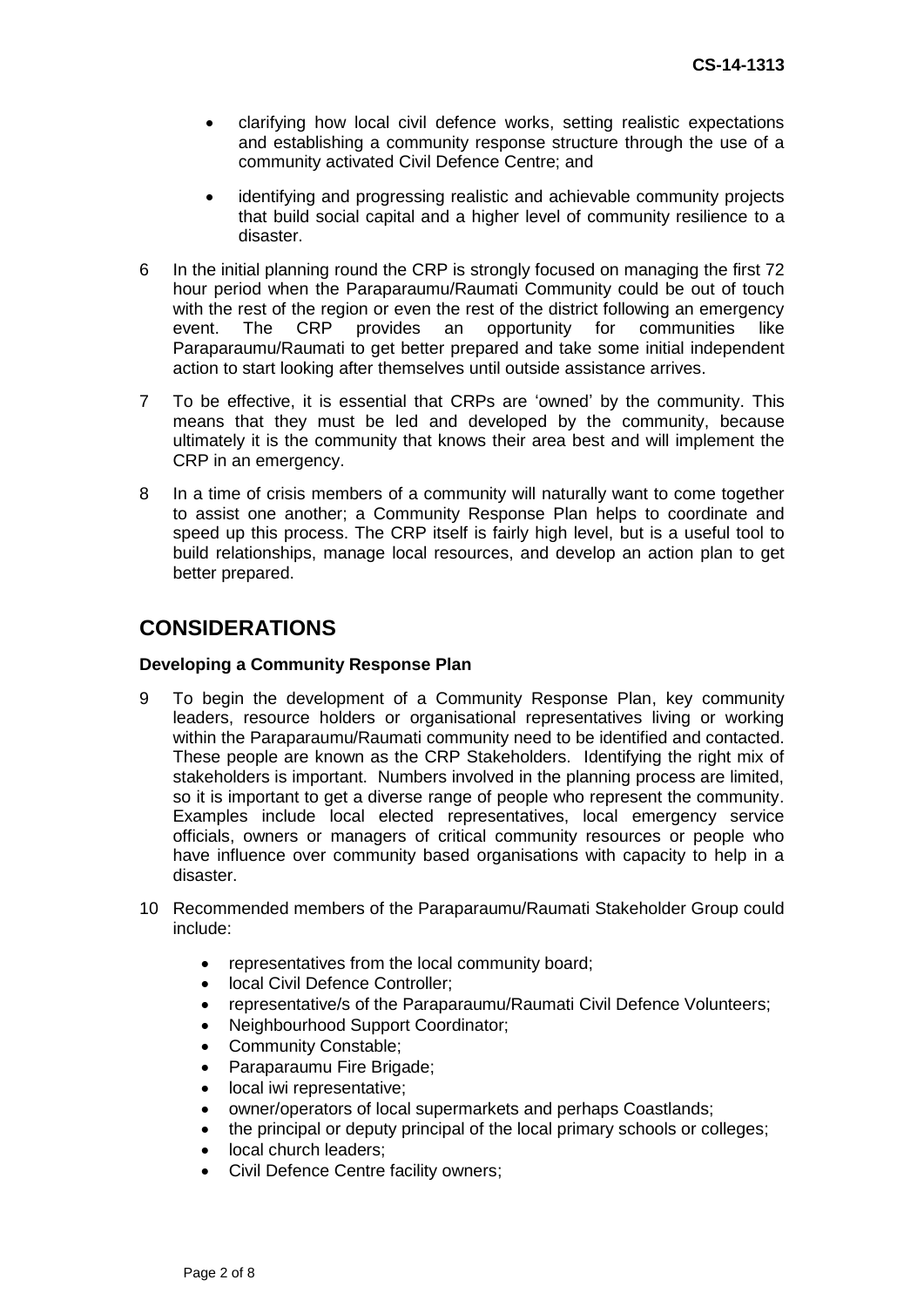- Retirement Home Managers; and
- Lions or Rotary Club representatives
- 11 It is recommended that the stakeholder working party is no larger than about 12 16 representatives to avoid it becoming unmanageable or inefficient. Other relevant parties, not included in the core working group, can be invited into the plan development process at varying stages to provide their input, but do not need to be present throughout.
- 12 The geographical area that the CRP will cover also needs to be clearly defined. It is recommended that Paraparaumu/Raumati is split into two geographical areas. With a CRP focusing on the Paraparaumu East/Central and Beach area; and a second CRP focusing on the Raumati Central/Beach and Raumati South area. Whilst geographically linked the two communities remain reasonably distinct. It will also help to make the CRP process more manageable and encourage a wider range of stakeholders to participate.
- 13 To help establish these initial details and the ongoing successful progress of the CRP, a community organisation (such as a community board or a strong residents association) must be prepared to take ownership of the CRP. Having a local owner helps to ensure that momentum on the CRP's development is not lost and the Plan remains a living document, regularly reviewed and updated. It is important to note that the WREMO Emergency Management Advisor's (WREMO EMA) involvement is to organise and facilitate the plan development, not to lead it.
- 14 It is recommended that two Community Board representatives participate in the Paraparaumu CRP development and two more for the Raumati/Raumati South CRP. This allows for some redundancy in the event of one member being sick or unavailable for a meeting. The community board representatives involved in the process will also be able to report back to the wider Board on progress and, in turn, receive their feedback to ensure that the full Board can be involved in the process.
- 15 It is proposed that the Paraparaumu CRP is started sometime in late September with the Raumati/Raumati South Plan in the early New Year. It is also recommended that one person on the Community Board be appointed to hold the overall community board civil defence portfolio for the triennium. Their role would be to act as the liaison with the civil defence office and Civil Defence Controller during normal business hours. They would also be responsible for ensuring the CRPs' are placed on the agenda for review in one or two years' time.

#### **Getting Started**

- 16 A formal written introduction to stakeholders prepared by the WREMO EMA will outline the purpose of the Community Response Plan and a series of proposed planning dates. This letter needs to be signed by the Paraparaumu/Raumati Community Board representatives so it is clear from the outset that the planning process is being driven from within the community, not the WREMO EMA.
- 17 Attachment 1 provides an outline of the scheduled meetings from which the CRP would be developed. This planning framework is not set in concrete and is designed to be flexible to meet different community needs. The meetings themselves are very interactive and an excellent opportunity to build relationships and set clear expectations between community leaders/resource holders and emergency services.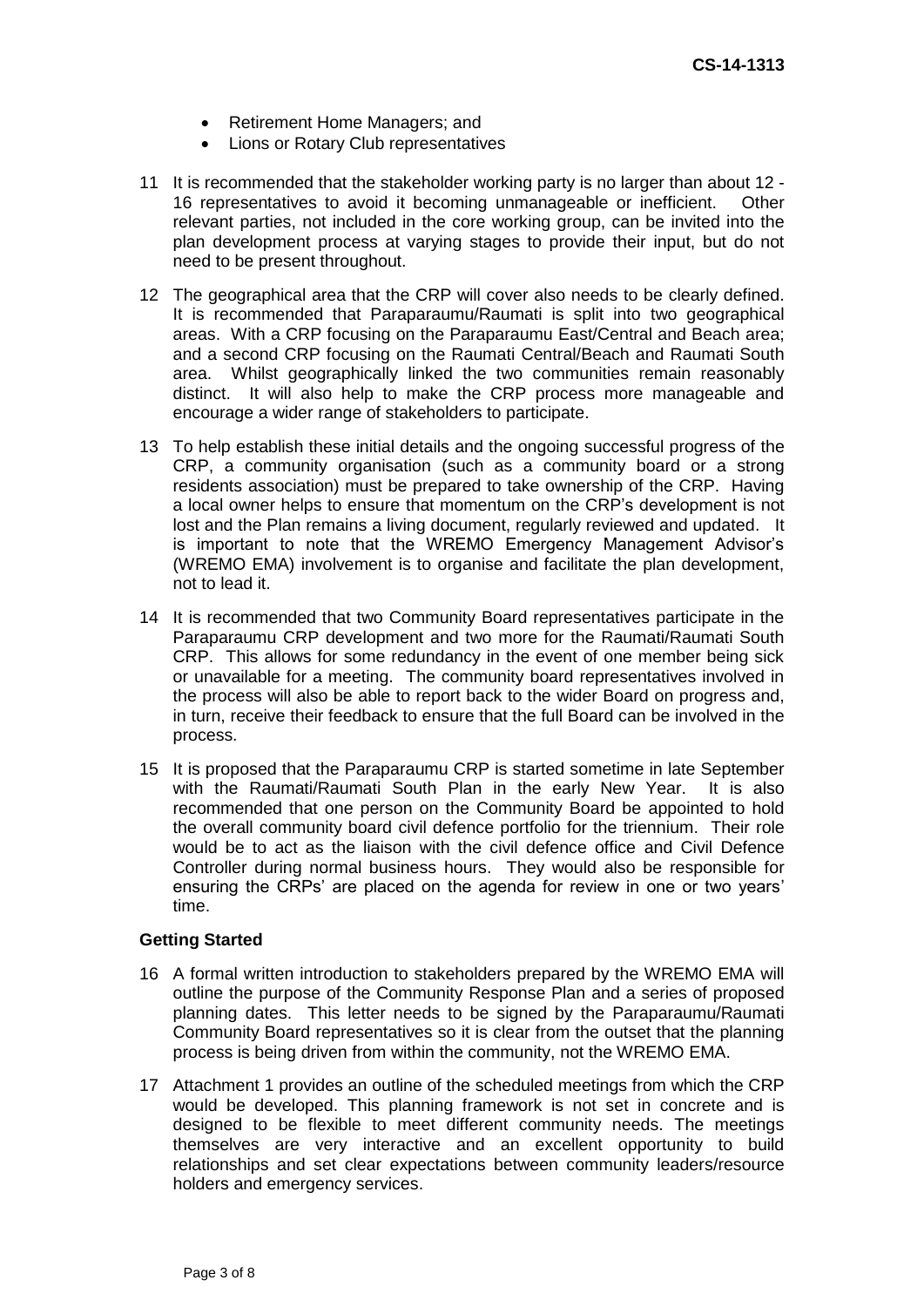18 A lot of the background work to draft the CRP is done by the WREMO EMA, but it is essential that members of the stakeholder group lead the negotiation of any agreements, clarification of any specific roles and develop the resourcing arrangements relevant to their community.

#### **Proposed dates for Paraparaumu CRP**

19 The first step toward starting a Community Response Plan is for the Board to decide who the key stakeholders should be (including the representatives from the Community Board itself). The selected community board representatives will then work with the WREMO EMA to identify some suitable meeting dates, a venue and the signing of the introductory letters. Table 1 outlines a proposed meeting schedule.

| Date                            | Outcome                                                                                                                       |
|---------------------------------|-------------------------------------------------------------------------------------------------------------------------------|
| <b>Tues 16 Sept 2014</b>        | 2 Community Board members Identified for<br>Paraparaumu CRP. Civil Defence Portfolio<br>holder identified.                    |
| Fri 26 Sept 2014                | Meeting with Community Board reps to identify<br>CRP Stakeholders and confirm venue and<br>meeting schedule                   |
| By end of second week of<br>Oct | Send out invitation letter with proposed meeting<br>schedules attached and EMA to follow up with<br>stakeholders individually |
| Thurs 23 Oct 2014 @ 7pm         | 1st meeting of Paraparaumu/Raumati<br><b>Stakeholder Group</b>                                                                |
| Thurs 30 Oct 2014 @ 7pm         | 2nd meeting of Paraparaumu/Raumati<br><b>Stakeholder Group</b>                                                                |
| Thurs 13 Nov 2014 @ 7pm         | 3 <sup>rd</sup> meeting of Paraparaumu/Raumati<br><b>Stakeholder Group</b>                                                    |
| Thurs 27 Nov 2014 @ 7pm         | 4 <sup>th</sup> meeting of Paraparaumu/Raumati<br><b>Stakeholder Group</b>                                                    |
| <b>TBA</b>                      | Possible 5 <sup>th</sup> meeting of Paraparaumu/Raumati<br>Stakeholder Group depending on progress                            |

Table 1: Proposed Paraparaumu CRP Meeting Schedule

## **Financial Considerations**

- 20 Any financial issues that arise during the planning process when developing the CRP will be discussed as and when they arise with the Council representative (the district Civil Defence Controller), involved in the stakeholder group.
- 21 The cost of hosting the planning sessions (including refreshments) will be covered by the Wellington Region Emergency Management Office (WREMO). Resources/materials and basic costs associated with developing and publicly distributing the CRP will also be met by WREMO.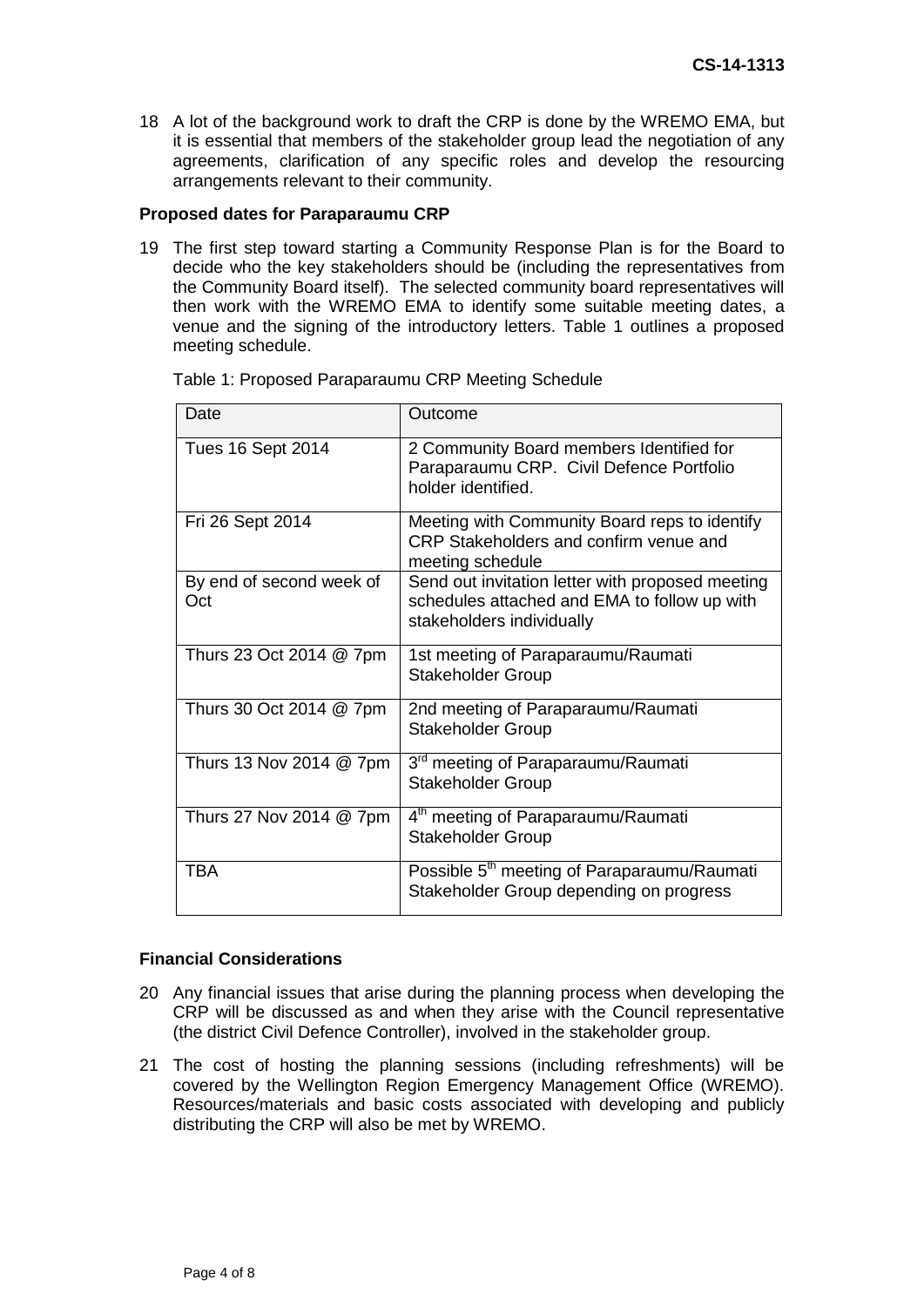## **Legal Considerations**

22 There are no legal considerations for the Community Board to consider.

## **Delegation**

23 Part D, section 10.1 of the Kāpiti Coast District Council Governance Structure 2013 - 2016 gives community boards the delegated authority to:

*assist with local civil defence and emergency management activities, including involvement in welfare responses, in accordance with the District Civil Defence Plan and with the Community Response Plan.*

### **Consultation**

- 24 It is not proposed that the draft CRP is publicly consulted. The stakeholder group is a representation of the community. The wider public will be advised of the Plan outcomes at the end of the process via some kind of public notice, usually a flyer and WREMO's Website. The stakeholder group may wish to discuss how the CRP could be shared with the wider community.
- 25 Copies of the final complete plan will be distributed to all stakeholders and participants of the CRP process. Additional copies will also be distributed to:
	- Local Civil Defence Controllers
	- The Mayor and Chief Executive of the Kapiti Coast District Council
	- WREMO Manager & Community Resilience Manager
	- Local public libraries.

### **Policy Implications**

26 The CRP process is consistent with the Wellington Region Civil Defence Emergency Management Group Plan.

### **Tāngata Whenua Considerations**

27 It is recommended that local iwi are involved in the development of the Paraparaumu/Raumati Community Response Plan and at least one representative is on the stakeholder working group.

### **Publicity Considerations**

28 The CRP will be publicly advertised and made available on the WREMO's Website.

## **RECOMMENDATIONS**

- 29 That the Community Board agrees to separate the Paraparaumu/Raumati Ward into two separate Community Response Plan processes.
- 30 That the Community Board agrees to run the Paraparaumu Community Response Plan first, followed by the Raumati/Raumati South Plan in the New Year.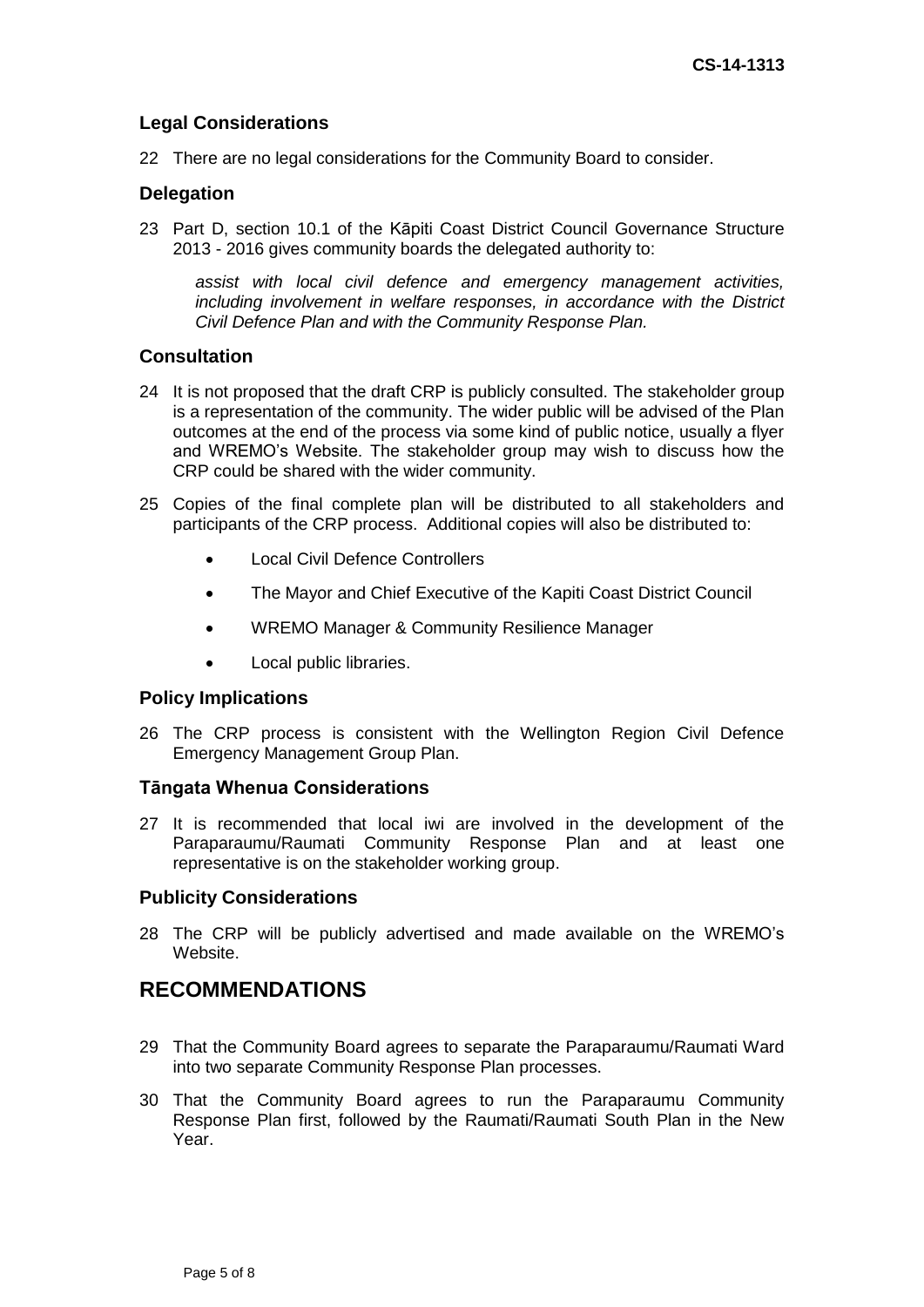31 In the interests of improving community resilience the Paraparaumu/Raumati Community Board agrees to participate and take ownership of the development of the **Paraparaumu Community Response Plan** by identifying two community board representatives:

 $1.$ 2.\_\_\_\_\_\_\_\_\_\_\_\_\_\_\_\_\_\_\_\_\_\_\_\_\_\_\_\_\_\_\_\_\_\_\_\_\_\_\_\_\_\_\_\_\_\_\_\_\_\_\_\_

32 In the interests of improving community resilience the Paraparaumu/Raumati Community Board agrees to participate and take ownership of the development of the **Raumati/Raumati South Community Response Plan** by identifying two community board representatives, (noting that this CPR will not start until the New Year):

1.\_\_\_\_\_\_\_\_\_\_\_\_\_\_\_\_\_\_\_\_\_\_\_\_\_\_\_\_\_\_\_\_\_\_\_\_\_\_\_\_\_\_\_\_\_\_\_\_\_\_\_\_ 2.\_\_\_\_\_\_\_\_\_\_\_\_\_\_\_\_\_\_\_\_\_\_\_\_\_\_\_\_\_\_\_\_\_\_\_\_\_\_\_\_\_\_\_\_\_\_\_\_\_\_\_\_

33 The Community Board agrees to take responsibility for the on-going review of the Plan by identifying someone to hold the Community Board Civil Defence portfolio:

34 That the Community Board will lead the review of the Plan in 18 months time.

\_\_\_\_\_\_\_\_\_\_\_\_\_\_\_\_\_\_\_\_\_\_\_\_\_\_\_\_\_\_\_\_\_\_\_\_\_\_\_\_\_\_\_\_\_\_\_\_\_\_\_\_

**Report prepared by: Approved for submission by:** 

Scott Dray **Tamsin Evans** Sharon Foss Sharon Foss **Management Advisor WREMO**

**Group Manager Community Services** **Acting Group Manager Regulatory Services**

## **ATTACHMENTS:**

Attachment 1: Inaugural CRP Planning Process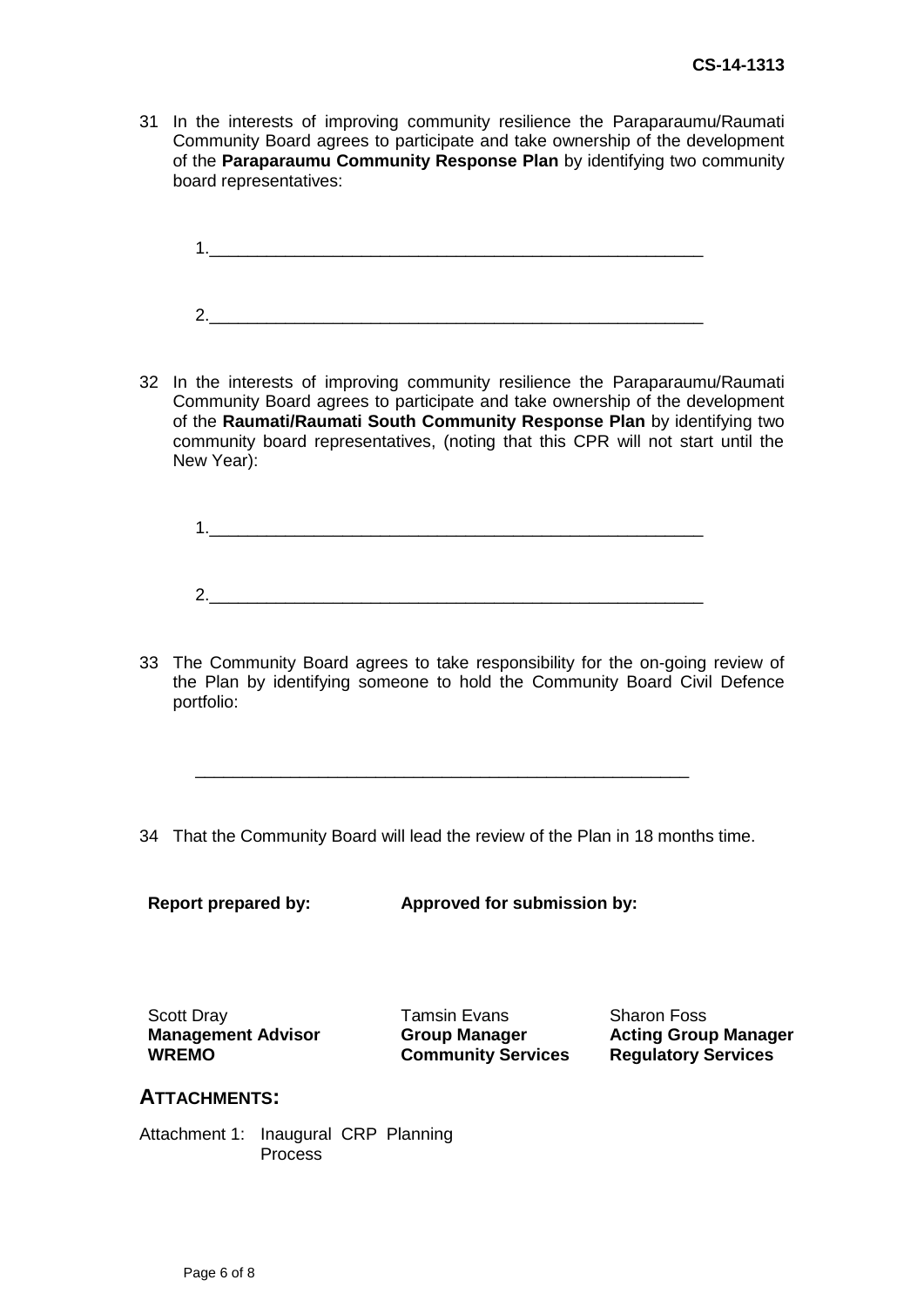# **ATTACHMENT ONE**

#### **SESSION 1 - WHAT & WHY**

- Welcome
	- o Introductions
	- o Purpose of Community Response Plan
	- o Outline Objectives, Process, Outputs & Outcomes
	- o House rules / meeting protocols, parking space for ideas
- Icebreaker
- Community Values
- Local Hazards and Impacts
- Community Strengths, Weaknesses, Opportunities and Challenges
- Identifying critical needs during the first 72 hours

### **SESSION 2 - HOW & WHO**

- Introductions
- Icebreaker
- Exercise Critical Needs Assessment
- Community Asset Mapping
- Gap Analysis

#### **SESSION 3 - FORMAL RESPONSE AND INTRO TO PROJECTS**

- Icebreaker
- Review of what we've done so far
- Introduce and discuss the 'Formal' Response
- Emergency Management as an Integrated System
- Overview of WREMO CDEM Volunteer Programme
- Boston Ted Talk
- Organising the Community
- Brief Introduction to Building Social Capital

### **SESSION 4 – BUILDING SOCIAL CAPITAL**

Review of the Draft Plan & Public Education Flyer